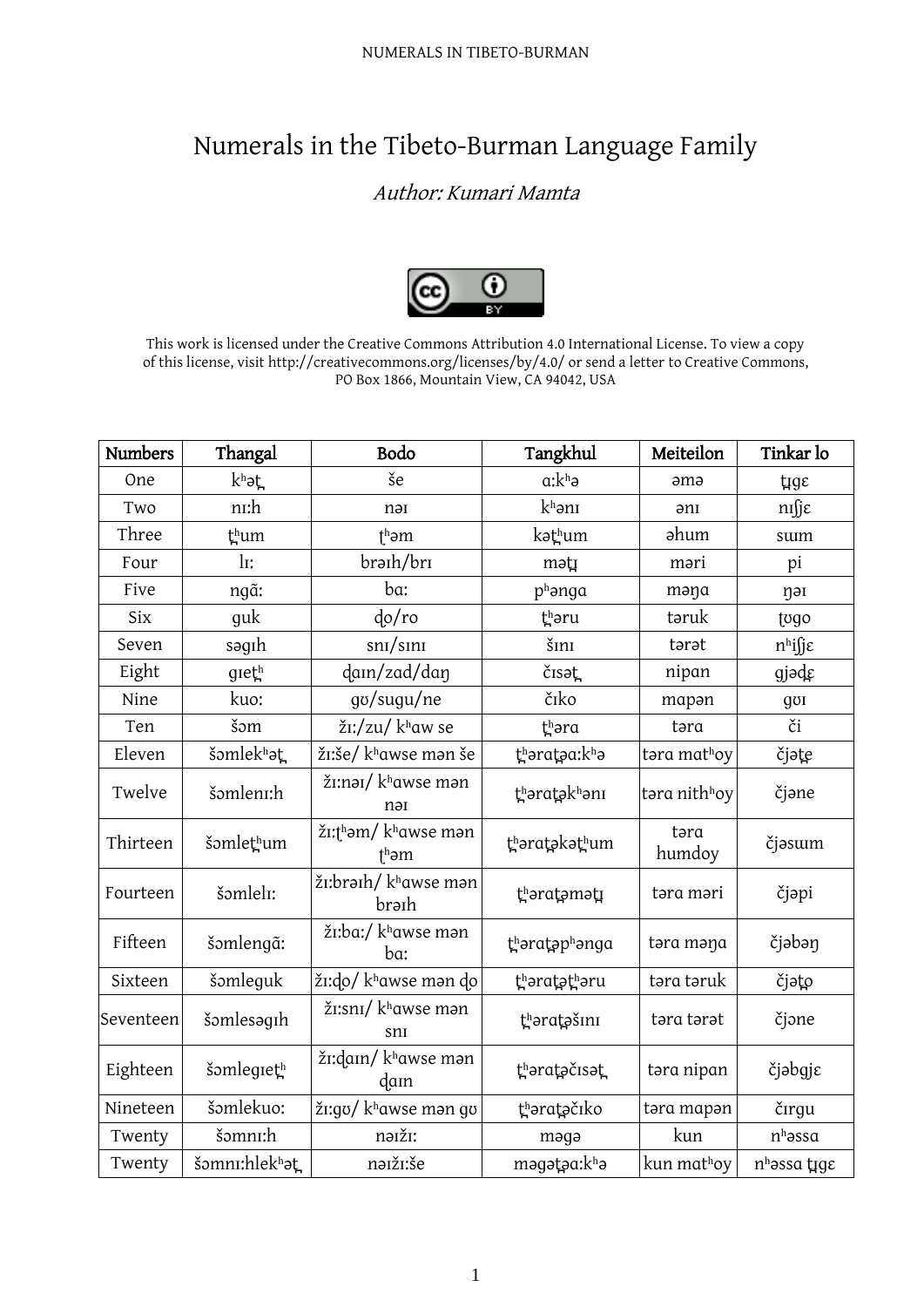| <b>Numbers</b>  | Thangal        | Bodo                   | Tangkhul        | Meiteilon                | Tinkar lo                        |
|-----------------|----------------|------------------------|-----------------|--------------------------|----------------------------------|
| One             |                |                        |                 |                          |                                  |
| Twenty<br>two   | šəmnı:hlenı:h  | nəiži:nəi              | məgətəkhəni     | kun nith <sup>h</sup> oy | n <sup>h</sup> əssa nıfje        |
| Twenty<br>three | šomni:hlethum  | nəiži:thəm             | məgətəkəthum    | kun<br>humdoy            | $nh$ əssa suim                   |
| Twenty<br>four  | šəmnı:hleli:   | nəiži:brəih            | məgətəməti      | kun məri                 | n <sup>h</sup> əssa pi           |
| Twenty<br>five  | šəmnı:hlengã:  | nəižI:ba:              | məgətəphənga    | kun məŋa                 | nhəssa nəi                       |
| Twenty<br>six   | šəmnı:hleguk   | nəiži:do               | məgətəthəru     | kun taruk                | n <sup>h</sup> assa togo         |
| Twenty<br>seven | šomnı:hlesagıh | naiži:sni              | məgətəšini      | kun tərət                | $nh$ əssa $nh$ ifi $\varepsilon$ |
| Twenty<br>eight | šomni:hlegieth | nəiži:dain             | məgətəčisət     | kun nipan                | nhəssa gjəde                     |
| Twenty<br>nine  | šəmnı:hlekuo:  | naiži:go               | məgətəčiko      | kun mapan                | $nh$ əssa gor                    |
| Thirty          | šəmthum        | t <sup>h</sup> əmži:   | thumra:         | kunthra                  | sumsa                            |
| Thirty<br>one   | šomthumlekhat  | t <sup>h</sup> amži:še | thumra:taa:kha  | kunthra<br>mathoy        | sumsa tigε                       |
| Thirty<br>two   | šomthumlenn:h  | thəmžı:nəi             | thumra:təkhəni  | kunthra<br>nithhoy       | sumsa nifje                      |
| Thirty<br>three | šomthumlethum  | thamži:tham            | thumra:təkəthum | kunthra<br>humdoy        | sumsa sum                        |
| Thirty<br>four  | šomthumleli:   | thəmži:brəih/bri       | thumra:tamatı   | kunthra<br>məri          | sumsa pi                         |
| Thirty<br>five  | šomthumlengã:  | thəmži:ba:             | tʰumra:təpʰənga | kunthra<br>məŋa          | sumsa nəi                        |
| Thirty six      | šomthumleguk   | thamži:do/ro           | thumra:tatharu  | kunthra<br>təruk         | sumsa togo                       |
| Thirty<br>seven | šomthumlesagih | $th$ əmžı:snı/sını     | thumra:tašını   | kunthra<br>tarat         | sumsa nhifj $\varepsilon$        |
| Thirty<br>eight | šomthumlegreth | thəmži:dain/zad/dan    | thumra:tačisat  | kunthra<br>nipan         | sumsa gjade                      |
| Thirty<br>nine  | šomthumlekuo:  | thamži:go/sugu/ne      | thumra:točiko   | kunthra<br>mapan         | sumsa goi                        |
| Forty           | šəmlı:         | brathži:               | huŋmətı         | niphu                    | pisa                             |
| Forty one       | šəmlı:lekhət   | braihži:še             | huŋmətɪtəa:kʰə  | niphu<br>mathoy          | pisa tige                        |
| Forty two       | šəmlı:lenı:h   | brəihži:nəi            | huŋmətttəkhənı  | niphu<br>nithhoy         | pisa nıfje                       |
| Forty<br>three  | šəmlı:lethum   | brəihži:tʰəm           | huŋmətɪtəkəthum | niphu<br>humdoy          | pisa sum                         |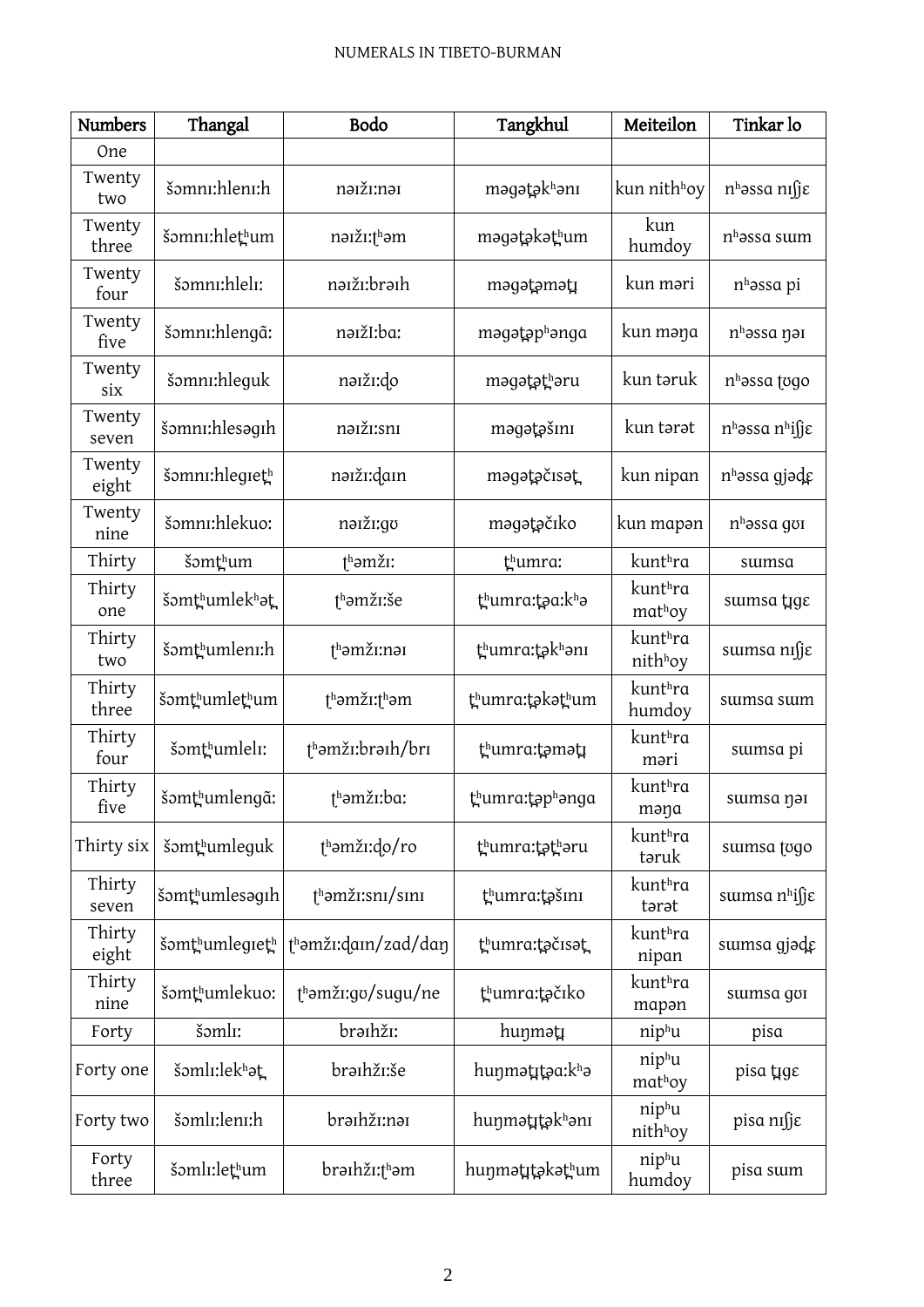| <b>Numbers</b> | Thangal       | Bodo                 | Tangkhul          | Meiteilon          | Tinkar lo                 |
|----------------|---------------|----------------------|-------------------|--------------------|---------------------------|
| Forty four     | šəmlı:leli:   | brathži:brath/bri    | hunmətitəməti     | niphu məri         | pisa pi                   |
| Forty five     | šəmlı:lengã:  | brəihži:ba:          | hunmatitaphanga   | niphu məna         | pisa nai                  |
| Forty six      | šəmlı:leguk   | brəihži:do/ro        | huŋmətɪtətʰəru    | niphu təruk        | pisa togo                 |
| Forty<br>seven | šəmlı:lesəgih | brəihži:sni/sini     | huŋmətitəšini     | niphu tarat        | pisa n <sup>h</sup> isje  |
| Forty<br>eight | šəmli:legieth | brəihži:dain/zad/daŋ | hunmatitačisat    | niphu nipan        | pisa gjəde                |
| Forty<br>nine  | šomli:lekuo:  | brəihži:go/sugu/ne   | huŋmətɪtəčıko     | niphu<br>mapan     | pisa goi                  |
| Fifty          | šəmngã        | ba:žī:               | hunphanga         | yaŋkhəy            | nasa                      |
| Fifty one      | šəmngãlekhət  | ba:žī:še             | hunphangataa:kha  | yankhay<br>mathoy  | nasa tige                 |
| Fifty two      | šəmngãlenı:h  | ba:žī:nəī            | hunphangatakhani  | yankhay<br>nithhoy | nasa nıfje                |
| Fifty<br>three | šəmngãlethum  | ba:žı:tʰəm           | hunphangatakathum | yankhay<br>humdoy  | nasa sum                  |
| Fifty four     | šəmngãlelı:   | ba:ži:brəih/bri      | hunphangatamati   | yaŋkhəy<br>məri    | nasa pi                   |
| Fifty five     | šəmngãlengã:  | ba:ži:ba:            | hunphangataphanga | yaŋkhəy<br>məna    | nasa nai                  |
| Fifty six      | šəmngãleguk   | ba:ži:do/ro          | hunphangatatharu  | yaŋkhəy<br>təruk   | nasa togo                 |
| Fifty<br>seven | šəmngãlesagıh | ba:ži:sni/sini       | hunphangatašini   | yaŋkhəy<br>tarat   | ηαsα n <sup>h</sup> isjε  |
| Fifty eight    | šəmngalegieth | ba:žı:dam/zad/daŋ    | hunphangatačisat  | yaŋkhəy<br>nipan   | nasa gjəde                |
| Fifty nine     | šomngãlekuo:  | ba:ži:go/sugu/ne     | hunphangatačiko   | yaŋkʰəy<br>mapan   | nasa gol                  |
| Sixty          | šəmguk        | doži:                | huntharu          | humphu             | togč <sup>h</sup> a       |
| Sixty one      | šomguklekhat  | doži:še              | huntharutaa:kha   | humphu<br>mathoy   | togč <sup>h</sup> a tige  |
| Sixty two      | šəmguklenı:h  | doži:nəi             | huntharutakhanı   | humphu<br>nithhoy  | togč <sup>h</sup> a ni∫je |
| Sixty<br>three | šomguklethum  | doži:thəm            | huŋtʰərutəkətʰum  | humphu<br>humdoy   | togč <sup>h</sup> a sum   |
| Sixty four     | šəmguklelı:   | doži:brəih/bri       | huŋtʰərutəmətı    | humphu<br>məri     | togč <sup>h</sup> a pi    |
| Sixty five     | šomguklengã:  | doži:ba:             | huntharutaphanga  | humphu<br>məna     | togč <sup>h</sup> a nai   |
| Sixty six      | šomgukleguk   | doži:do/ro           | huŋtʰərutətʰəru   | humphu<br>təruk    | togč <sup>h</sup> a togo  |
| Sixty          | šəmguklesəgih | doži:sni/sini        | huŋtʰərutəšını    | humphu             | tʊgčʰa nʰi∬ɛ              |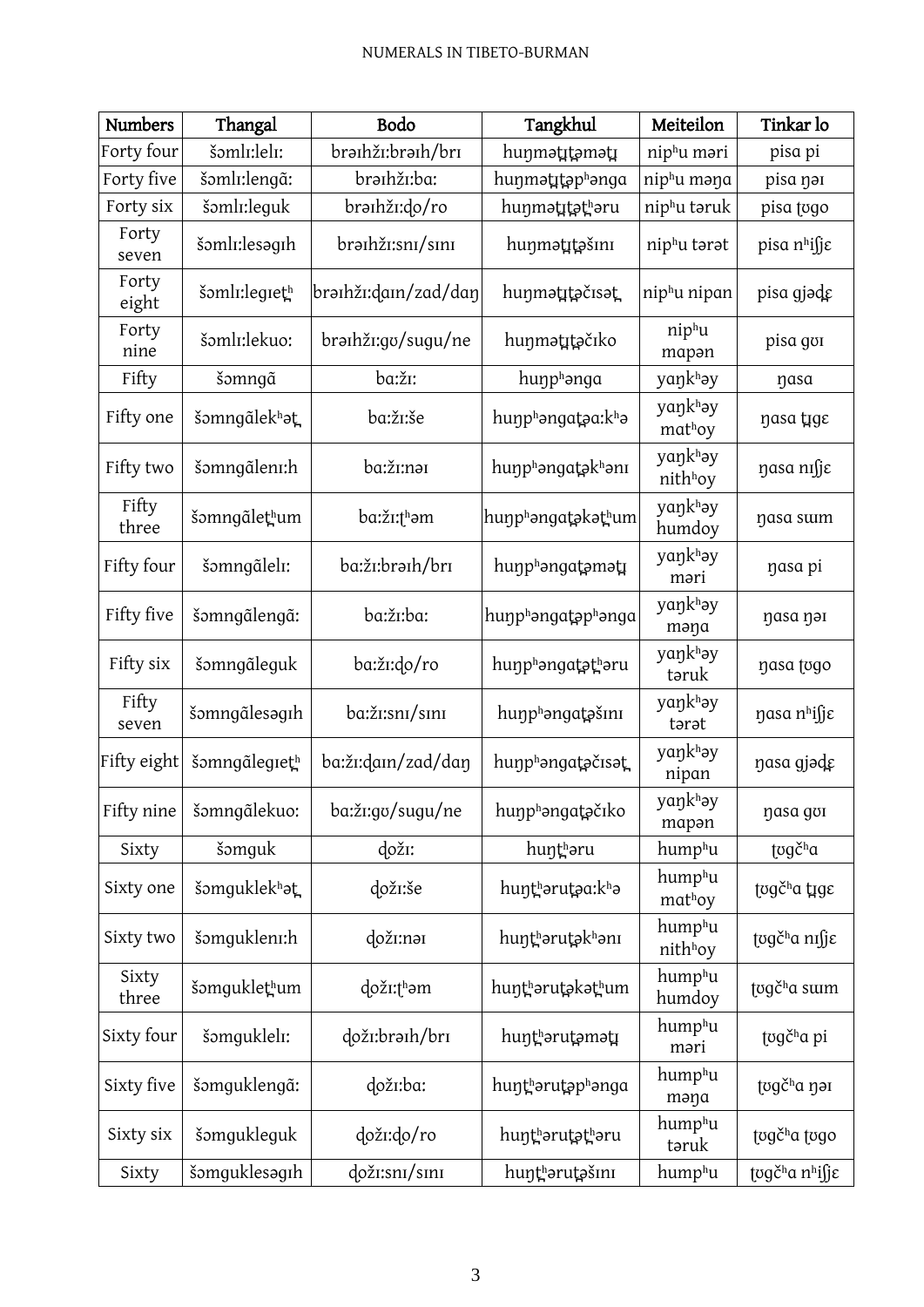| <b>Numbers</b>   | Thangal         | Bodo                   | Tangkhul          | Meiteilon             | Tinkar lo                                |
|------------------|-----------------|------------------------|-------------------|-----------------------|------------------------------------------|
| seven            |                 |                        |                   | tarat                 |                                          |
| Sixty<br>eight   | šomguklegieth   | doži:dam/zad/daŋ       | huntharutačisat   | humphu<br>nipan       | togč <sup>h</sup> a gjəde                |
| Sixty nine       | šomguklekuo:    | doži:go/sugu/ne        | huntharutačiko    | humphu<br>mapan       | togč <sup>h</sup> a gor                  |
| Seventy          | šəmsəgih        | sniži:                 | hunšini           | humphutara            | togč <sup>h</sup> a či                   |
| Seventy<br>one   | šəmsəgihlekhat  | sniži:še               | hunšinita:kha     | humphutəra<br>mathoy  | togč <sup>h</sup> a čjəte                |
| Seventy<br>two   | šəmsəgihleni:h  | sniži:nai              | hunšinitakhani    | humphutara<br>nithhoy | togč <sup>h</sup> a čjane                |
| Seventy<br>three | šəmsəgihlethum  | snıžı:thəm             | huŋšmɪţakaţhum    | humphutara<br>humdoy  | tʊgčʰa čjəsɯm                            |
| Seventy<br>four  | šəmsəgihleli:   | sniži:braih/bri        | huŋšmıţəməţı      | humphutara<br>məri    | tugč <sup>h</sup> a čjəpi                |
| Seventy<br>five  | šəmsəgihlengã:  | sniži:ba:              | hunšinitaphanga   | humphutara<br>məna    | togč <sup>h</sup> a čjəbən               |
| Seventy<br>six   | šəmsəqihleguk   | sniži:do/ro            | huŋšmıţąţhəru     | humphutara<br>təruk   | tugč <sup>h</sup> a čjato                |
| Seventy<br>seven | šomsagıhlesagıh | sniz:snz/sinI          | huŋšmtašm         | humphutara<br>tarat   | togč <sup>h</sup> a čjone                |
| Seventy<br>eight | šomsagihlegieth | sniži:dain/zad/dan     | hunšinitačisat    | humphutara<br>nipan   | togč <sup>h</sup> a čjəbgie              |
| Seventy<br>nine  | šomsagihlekuo:  | sniži:go/sugu/ne       | hunšinitačiko     | humphutəra<br>mapan   | togč <sup>h</sup> a čirgu                |
| Eighty           | šomgreth        | damži:                 | hunčisat          | məriphu               | )j̇̃jəččʰα/gjəččʰα                       |
| Eighty<br>one    | šomgrethlekhat  | damži:še               | hunčisattaa:kha   | məriphu<br>mathoy     | gjačč <sup>h</sup> a tige                |
| Eighty<br>two    | šomgrethlenr:h  | damži:nai              | huŋčısəttəkhənı   | məriphu<br>nithhoy    | gjəčč <sup>h</sup> a nı∬ε                |
| Eighty<br>three  | šomgrethlethum  | damži:th <sub>am</sub> | huŋčɪsəttəkəthum  | məriphu<br>humdoy     | gjəčč <sup>h</sup> a sum                 |
| Eighty<br>four   | šəmgrethleli:   | damži:braih/bri        | huŋčisəttəməti    | məriphu<br>məri       | gjačč <sup>h</sup> a pi                  |
| Eighty<br>five   | šomgrethlengã:  | damži:ba:              | hunčisattaphanga  | məriphu<br>məŋa       | gjəčč <sup>h</sup> a nəi                 |
| Eighty six       | šomgrethleguk   | damži:do/ro            | huŋčɪsəṭt̪ət̪ʰəru | məriphu<br>taruk      | gjačč <sup>h</sup> a togo                |
| Eighty<br>seven  | šomgrethlesagrh | damži:sni/sini         | huŋčısəttəšını    | məriphu<br>tarat      | gjəčč <sup>h</sup> a n <sup>h</sup> i∫jɛ |
| Eighty<br>eight  | šomgrethlegreth | damži:dam/zad/daŋ      | huŋčisəttəčisət   | məriphu<br>nipan      | gjəčč <sup>h</sup> a gjədg               |
| Eighty           | šomgrethlekuo:  | damži:go/sugu/ne       | hunčisattačiko    | məriphu               | gjəčč <sup>h</sup> a gvi                 |